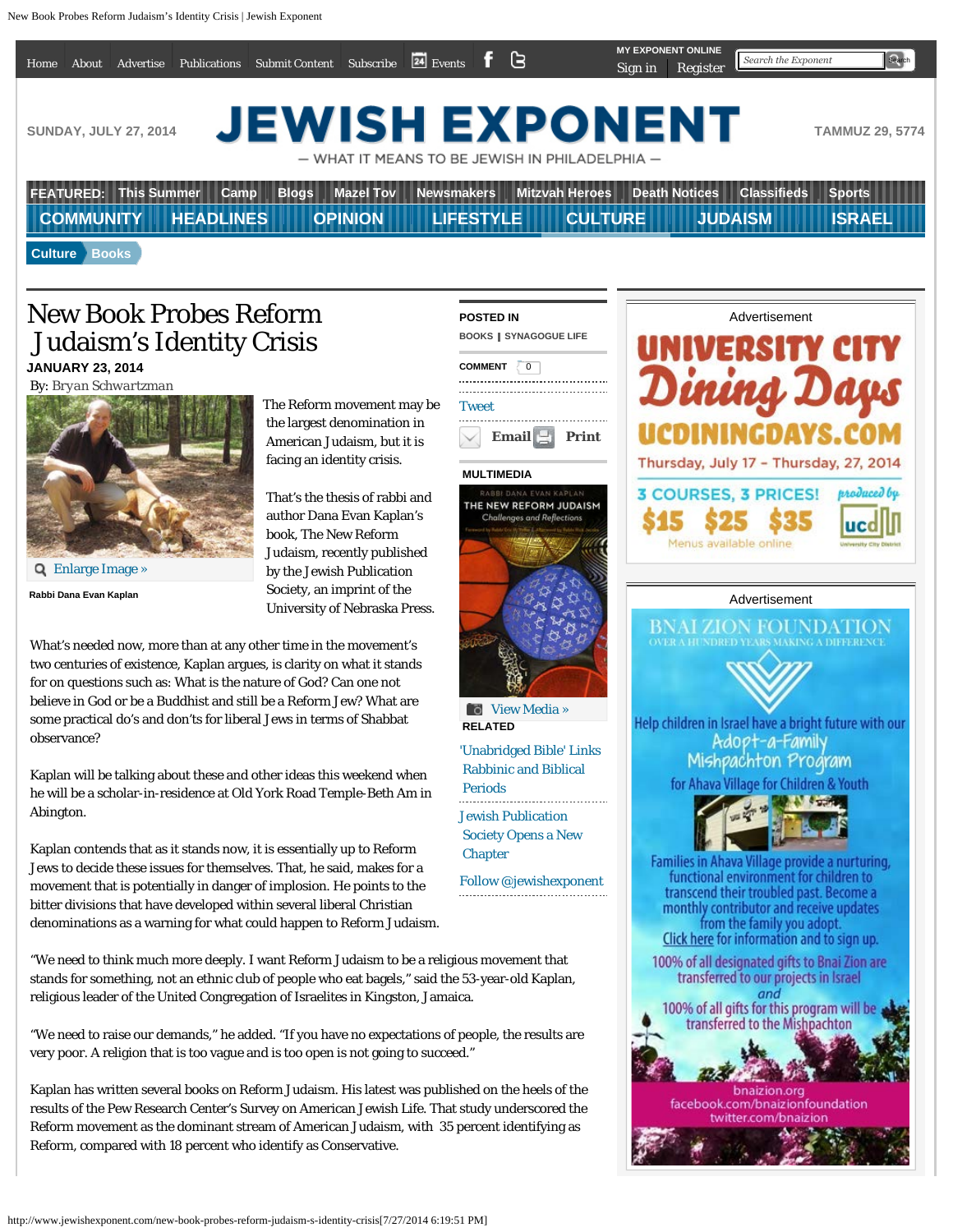Proponents say the Reform movement has thrived because it has lowered the barrier to inclusion, while striking a balance between innovation and tradition.

But the survey also found that the movement is having trouble inspiring new generations of Jews. The data showed that 28 percent of Jews raised Reform no longer consider themselves Jewish by religion, compared to 17 percent of Conservative and 11 percent of Orthodox. More to Kaplan's point, just 43 percent of Reform Jews say being Jewish is very important to them, and only 16 percent say religion is very important in their lives.

The book also comes at a time when the influence of the major Jewish movements is waning and many observers are predicting a dramatic transformation of Jewish life in America. Some even predict an eventual merging of the non-Orthodox denominations.

The book has come out "just as the Reform movement needs to be taking a hard look at whether its big-tent Judaism is the wave of the future," said Barry Schwartz, a Reform rabbi and director of JPS. "Kaplan raises a challenging question: What are the borders, what are the parameters? Can we be all things to all people? He is raising some cautionary reflections."

Kaplan grew up in Manhattan and was raised in a Reform household. He got his undergraduate degree from Yeshiva University, an Orthodox institution, because, he said, he wanted a firmer grasp of Jewish texts. Throughout his career, he has balanced scholarship with the pulpit. Among his other books are American Reform Judaism: An Introduction and Contemporary American Judaism: Transformation and Renewal.

The new book offers a thorough overview of Reform's history, from the founding generation's neartotal break from Jewish law and embrace of ethics and rationalism, to more recent attempts to reincorporate traditional rituals in a meaningful fashion.

"I'm an insider and an outsider," Kaplan said. "I'm a practicing Reform Jew, but I try to write in a self-critical manner. I'm not here as an apologist for Reform Judaism; I'm trying to say what is actually going on."

The book includes a foreword and afterword written by, respectively, the Union for Reform Judaism's past president, Rabbi Eric Yoffie, and its current leader, Rabbi Rick Jacobs. Both rabbis take some issue with Kaplan's thesis.

"I argue that the diverse, big-tent movement he describes so brilliantly is precisely what makes it virtually impossible for Reform Judaism to produce a coherent theology," wrote Yoffie. He added that it is his "conviction that all schools of Judaism, including Reform, unite more around shared practices than shared beliefs."

Rabbi Lance Sussman, religious leader of Reform Congregation Keneseth Israel in Elkins Park, is also a scholar who was critical of Kaplan's proscriptions for the Reform movement in a published review of one of Kaplan's previous books. Sussman will be one of the local rabbis sitting on a panel with Kaplan on Jan. 26.

While Kaplan and Sussman agree that Reform Judaism is facing a crisis, they differ on what should be done about it.

"Our numbers are increasingly shaky," Sussman said, adding that for years, Reform synagogues were bolstered by families leaving Conservative synagogues, but that is no longer happening.

He said that community, social action and spiritual innovation are what will inspire people, rather than a particular philosophy articulated by the movement's hierarchy. Noting that his congregants range from believers in the personal God of the Bible to atheists, Sussman said, "I don't want to say 'no' to any of them."

For his part, Kaplan is well aware that many of the movement's leaders don't share his views. "They feel that we can move forward without any agreeable theology. I don't see on what basis this will work," he said. "We need a focused theological approach. Otherwise, 'I believe this, you believe that, the other person doesn't really believe much of anything' — then you have a hodgepodge, you have

### **SUBSCRIBE TO OUR E-NEWSLETTER**

## **POPULAR ARTICLES**

[Strong Turnout for Philadelphia](http://www.jewishexponent.com/headlines/2014/07/strong-turnout-for-philadelphia-pro-israel-rally) Pro-Israel Rally

[Boulevard ShopRite's Kosher](http://www.jewishexponent.com/headlines/2014/07/boulevard-shoprite-s-kosher-conundrum)  [Conundrum](http://www.jewishexponent.com/headlines/2014/07/boulevard-shoprite-s-kosher-conundrum) [Video: Philadelphians Speak Their](http://www.jewishexponent.com/headlines/2014/07/video-philadelphians-speak-their-minds-on-the-gaza-conflict)  [Minds on the Gaza Conflict](http://www.jewishexponent.com/headlines/2014/07/video-philadelphians-speak-their-minds-on-the-gaza-conflict) [From Performance to Protest, the](http://www.jewishexponent.com/headlines/2014/07/from-performance-to-protest-the-conflict-resonates-in-philly)  [Conflict Resonates in Philly](http://www.jewishexponent.com/headlines/2014/07/from-performance-to-protest-the-conflict-resonates-in-philly)

[Tunnel Vision: Why Hamas'](http://www.jewishexponent.com/headlines/2014/07/tunnel-vision-why-hamas-tunnels-constitute-the-new-front-in-the-war-with-israel)  [Tunnels Constitute the New Front](http://www.jewishexponent.com/headlines/2014/07/tunnel-vision-why-hamas-tunnels-constitute-the-new-front-in-the-war-with-israel)  [in the War With Israel](http://www.jewishexponent.com/headlines/2014/07/tunnel-vision-why-hamas-tunnels-constitute-the-new-front-in-the-war-with-israel)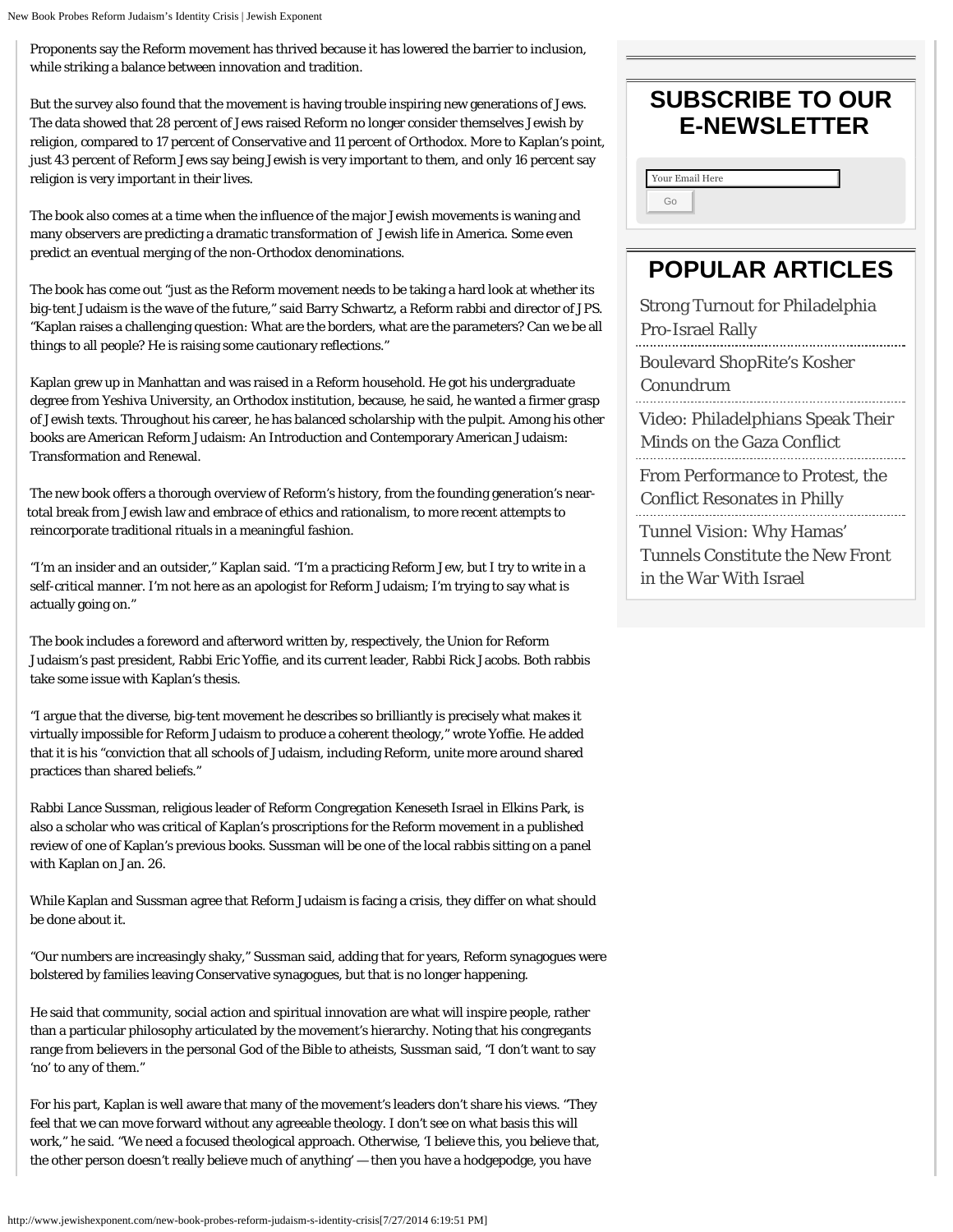New Book Probes Reform Judaism's Identity Crisis | Jewish Exponent

chaos."

#### **IF YOU GO**

#### **Jan. 24-26**

Rabbi Dana Evan Kaplan will be the scholar-in-residence at Old York Road Temple-Beth Am in Abington.

Kaplan will lead several sessions throughout the weekend about the future of Reform Judaism.

A Jan. 25 panel discussion will feature

several local Reform rabbis.

For more information, call 215-886-8000 or go to oyrtbetham.org.

LOCA

# **COMMENTS ON THIS ARTICLE**

# **MORE CULTURE**

oshe





[Boulevard ShopRite's Kosher](http://www.jewishexponent.com/headlines/2014/07/boulevard-shoprite-s-kosher-conundrum)  [Conundrum](http://www.jewishexponent.com/headlines/2014/07/boulevard-shoprite-s-kosher-conundrum)



[Music Worlds Collide on Time](http://www.jewishexponent.com/culture/2014/07/music-worlds-collide-on-time-for-threes-new-album)  [for Three's New Album](http://www.jewishexponent.com/culture/2014/07/music-worlds-collide-on-time-for-threes-new-album)

[View All Culture Articles >](http://www.jewishexponent.com/taxonomy/term/29)

Your Email Here Go





**[MUSIC](http://www.jewishexponent.com/culture/music)**

Don't wait, pre-planning<br>for funeral services



### **RECOMMENDED STORIES**



[From Performance to Protest, the](http://www.jewishexponent.com/headlines/2014/07/from-performance-to-protest-the-conflict-resonates-in-philly)  [Conflict Resonates in Philly](http://www.jewishexponent.com/headlines/2014/07/from-performance-to-protest-the-conflict-resonates-in-philly)



[Strong Turnout for Philadelphia](http://www.jewishexponent.com/headlines/2014/07/strong-turnout-for-philadelphia-pro-israel-rally)  [Pro-Israel Rally](http://www.jewishexponent.com/headlines/2014/07/strong-turnout-for-philadelphia-pro-israel-rally)



[Music Worlds Collide on Time for](http://www.jewishexponent.com/culture/2014/07/music-worlds-collide-on-time-for-threes-new-album)  [Three's New Album](http://www.jewishexponent.com/culture/2014/07/music-worlds-collide-on-time-for-threes-new-album)

**[EDITORIALS](http://www.jewishexponent.com/opinion/editorials)**



[Fight and Flight](http://www.jewishexponent.com/opinion/2014/07/fight-and-flight)

**[LOCAL](http://www.jewishexponent.com/headlines/local)**